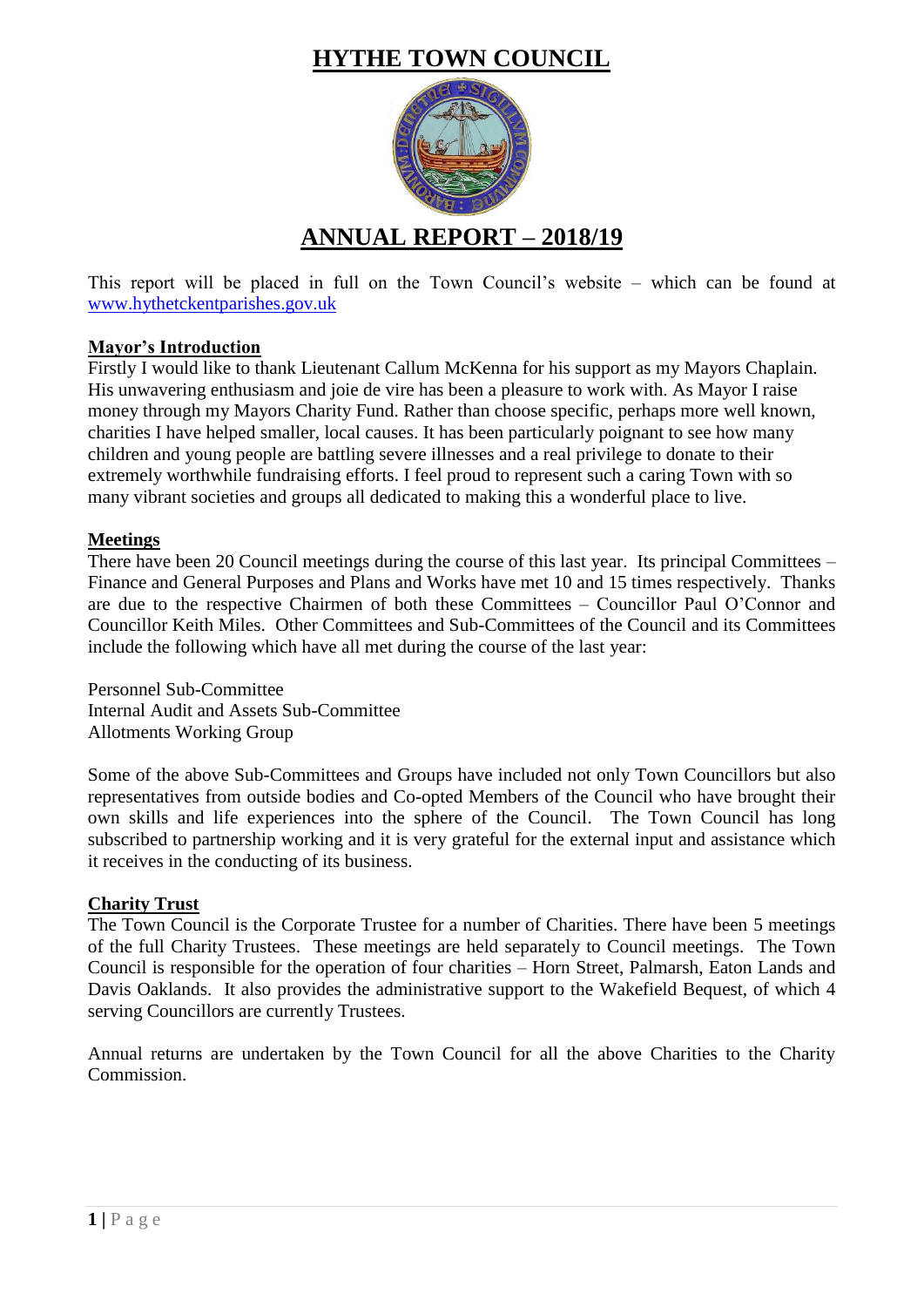# **Oaklands – Local History Room / Museum**

Mr Kevin Bailey continues in his role as the Honorary Curator of the Museum and he usually frequents Oaklands on a fortnightly basis, fielding many and varied enquiries of an historical nature. He also ensures that archived material is catalogued. Kevin provides a valued and much sought after service and grateful thanks are due to him for his outstanding contribution over the past year.

# **Dementia Forum**

Originally created by a small team of Councillors, the forum now has many more members, its own website at [www.dementiaawarehythe.co.uk](http://www.dementiaawarehythe.co.uk/) and a training program useful to business, carers and people living with dementia. Dementia is a growing issue in every community and the forum's aim is to provide support and acceptance for people living with dementia and those who care for them. Drop-in sessions occur on the first and third Tuesday of every month from 10.30 to 12.00 in Hythe Library and the Town Council fully supports the Dementia Forum's hard work and dedication.

# **Oaklands – Bandstand Concerts**



The Town Council continues to run its popular free band programme with 16 performances during the course of the last summer providing a large array of music. A similar programme is planned for the forthcoming season. The programme is planned to provide for a wide variety of musical tastes - from the Big Band sound to solo performers. Details of the band concerts are available on the Town Council website.

# **Town Hall**



The Civic Society hosts weekly tours of the Town Hall as part of their organised walks which take in the many facets of the Town's history – including Oaklands and its Museum and 23 guided walks have taken place during the course of the year. The Town Hall has been used by 18 organisations and private individuals.

The Town Hall's Undercroft has been utilised on 24 occasions by charities and local organisations and is recognised as an effective public focal point and service.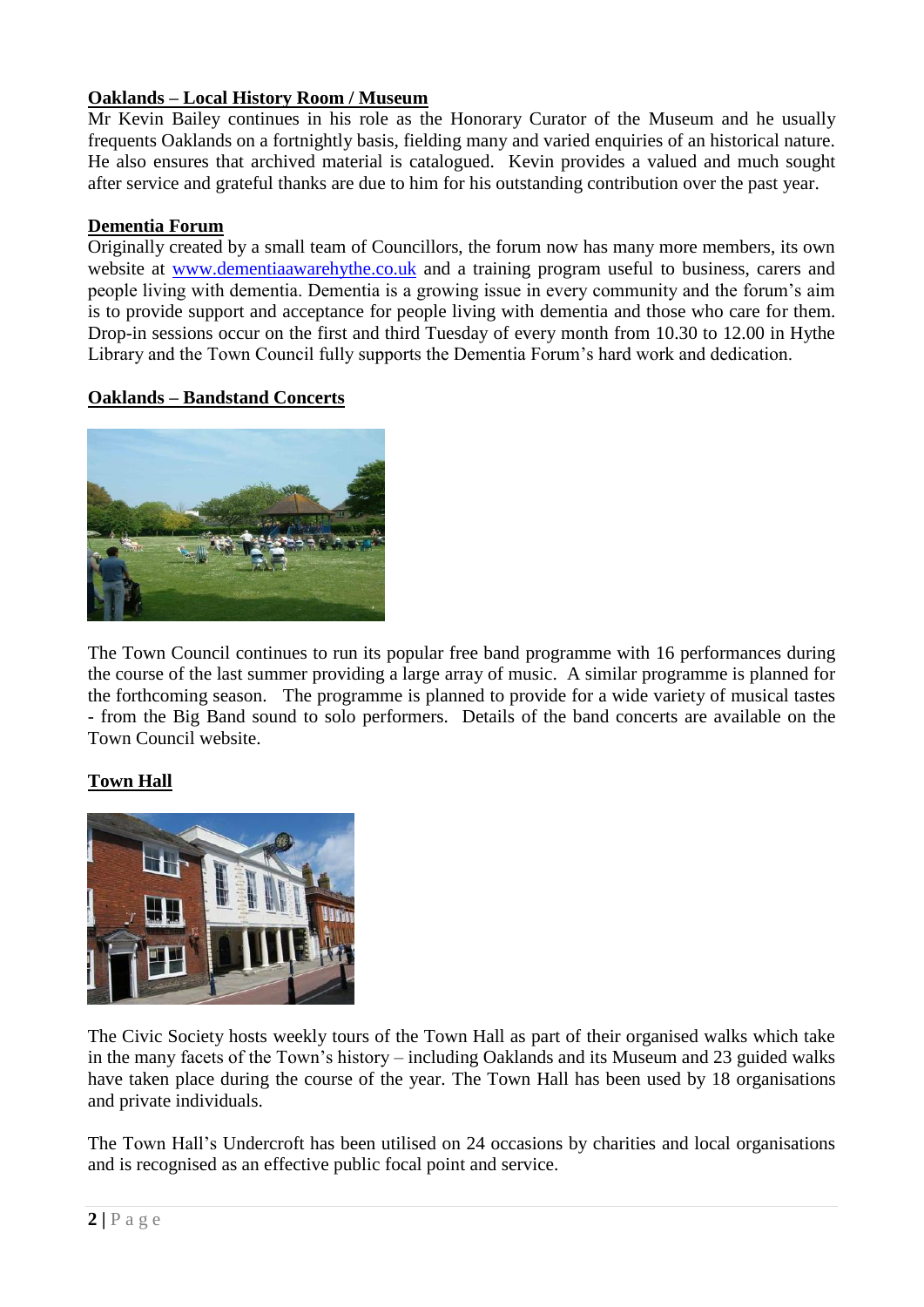The Town Hall is licensed to hold Weddings and Civil Partnerships and 6 Ceremonies were held last year with a further 5 booked so far for this year. Further information can be obtained from Mrs Margaret Stewart at Hythe Town Council to book this historic venue.

# **Eaton Lands**



The Town Council continues to liaise closely with the Hythe Civic Society regarding the environs of Eaton Lands.

The northern meadow area continues to be maintained, with the grass amenity area to the south regularly cut 12 times per year and the wildflower element to the north managed so as to try and ensure its sustainability. Paths are regularly cut through the meadow so that people can enjoy the area. Public Footpath HB 25 which runs through the meadow has been cut back and the woodland area's paths and steps have been refurbished. A group of volunteers will also be "out and about" in the Eaton Lands woodland to undergo general maintenance and enhance this beautiful area. Work to remove dead Ash trees is ongoing. 45 trees are to be replanted over the next year – 15 Hornbeam, 15 Oak and 15 Flowering cherry. A new Community Orchard is currently under construction and with improvements to the wildflower meadow the aim is to encourage the short-haired bumble bee to flourish.

Hythe & District Volunteers will be taking on the ongoing maintenance of the Eaton Lands woodland and the Town Council are very much looking forward to working with this amazing group of volunteers to enhance and maintain this little gem of wildlife oasis.

# **Town Council Allotment Sites**



Recent allotment inspections have revealed that the allotment sites are all in good shape.

### **Allotments Working Group**

The Town Council's Allotments Working Group works in close collaboration with the tenants and their representatives and meets twice a year to discuss ongoing issues.

### **Eaton Lands Allotments**

There is a large area of Eaton Lands which is given over to three distinct allotment areas which are occupied with 105 plots and there is a waiting list of 6 "would-be" tenants. The Town Council rents these areas from the Charity. The allotments have been steadily improving over the years. With the long waiting lists there is now an even greater need to ensure that all the plots are properly cultivated.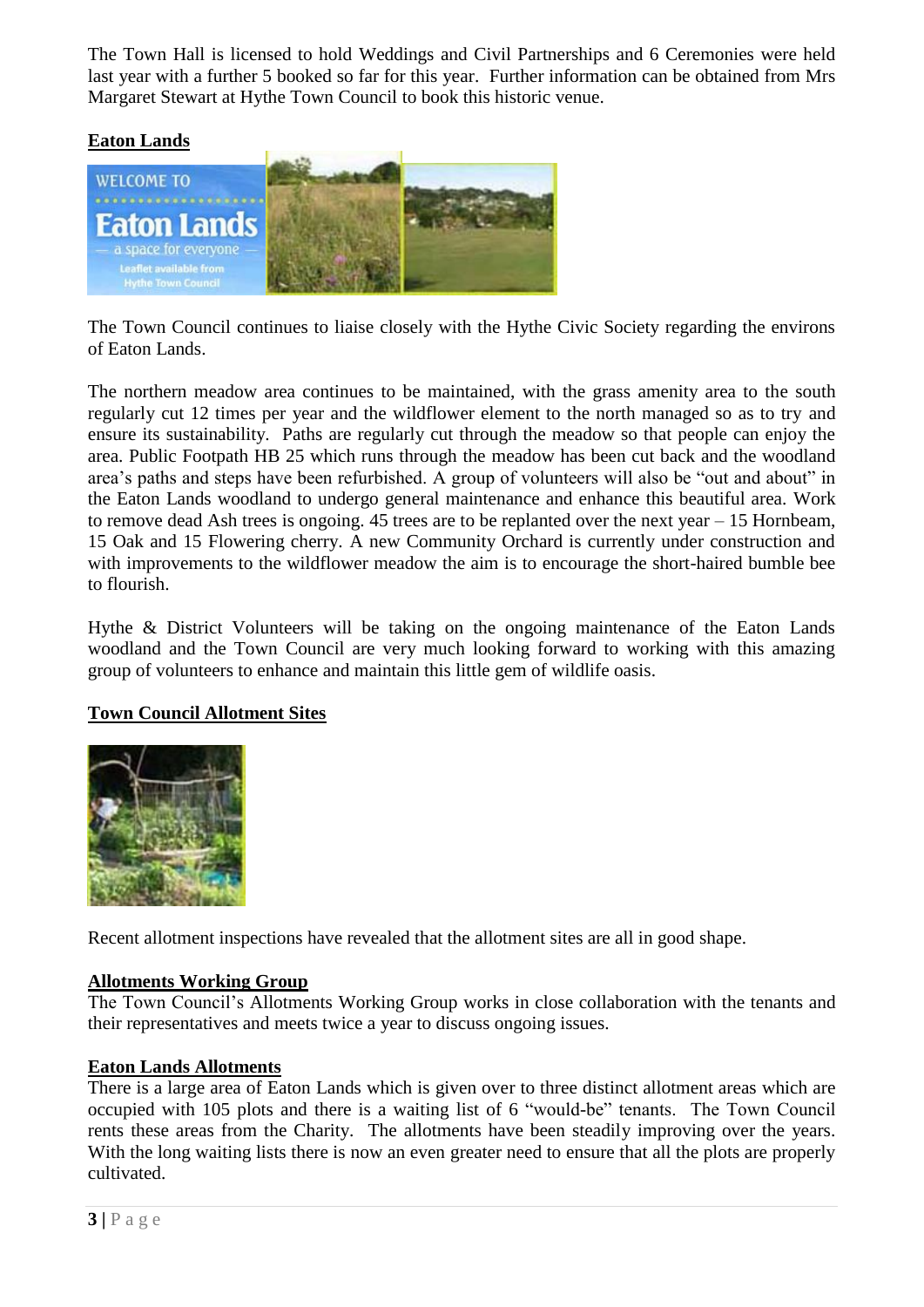# **Longbridge**

This statutory allotment site of 13 plots has a current waiting list of 4.

### **Twiss Road**

The Twiss Road site is fully occupied with 37 plots and a waiting list of 26.

### **Horn Street**

The Horn Street site is fully occupied with 3 plots and a waiting list of 2.

### **Hythe Green**

This informal open space area – which is maintained by the Town Council - is the host to many activities including x 14 Boot Fairs inclusive of the Mayor's Boot Fair. Local charities and organisations benefit from these events and it provides them the opportunity to boost their funds. Details of the forthcoming Summer Boot Fairs are on the Town Council's website.

There are also several circuses and funfairs which are staged regularly on the Green. There have been 25 bookings including car parking and Boot Fairs events during the course of the last year. The Green is also used by the large biennial events – Hythe Festival Week and the Hythe Venetian Fete.

Thanks are due to the members of the Green Preservation Society which undertakes regular litter picking on the Green.

### **Property Matters**

The Town Council has embarked on a further four year programme of upgrading its properties. The properties for which it is responsible are Oaklands, including the Museum and Hythe Library, Oaklands Grounds and Bandstand, the Town Hall, Sanford House, Sports Pavilion, the Hythe War Memorial and the Shepway Cross - together with its landholdings at the Green, Palmarsh, Horn Street and South Road Recreation Grounds and Eaton Lands. It also is responsible for the Hythe Skatepark, the Grove and it leases land to the Hythe Cricket and Squash Club and the Hythe Lawn Tennis Club.

### **Hythe Sports Pavilion**



The Hythe Sports Pavilion has been well used by football teams during the season as well as other organisations. It provides four changing rooms, officials' changing areas, a lift and disabled shower facilities and a first floor suite with a balcony and a fully-fitted kitchen and store areas. Externally, there is a car park for 32 vehicles and a kiosk to serve the tennis and bowls areas which lie adjacent. The Sports Pavilion has been utilised by organisations, individuals and regular bookers include Weightwatchers, U3A, Art Group, Kent County Council, Pilates, Fitness, Zumba and Rise & Shine.